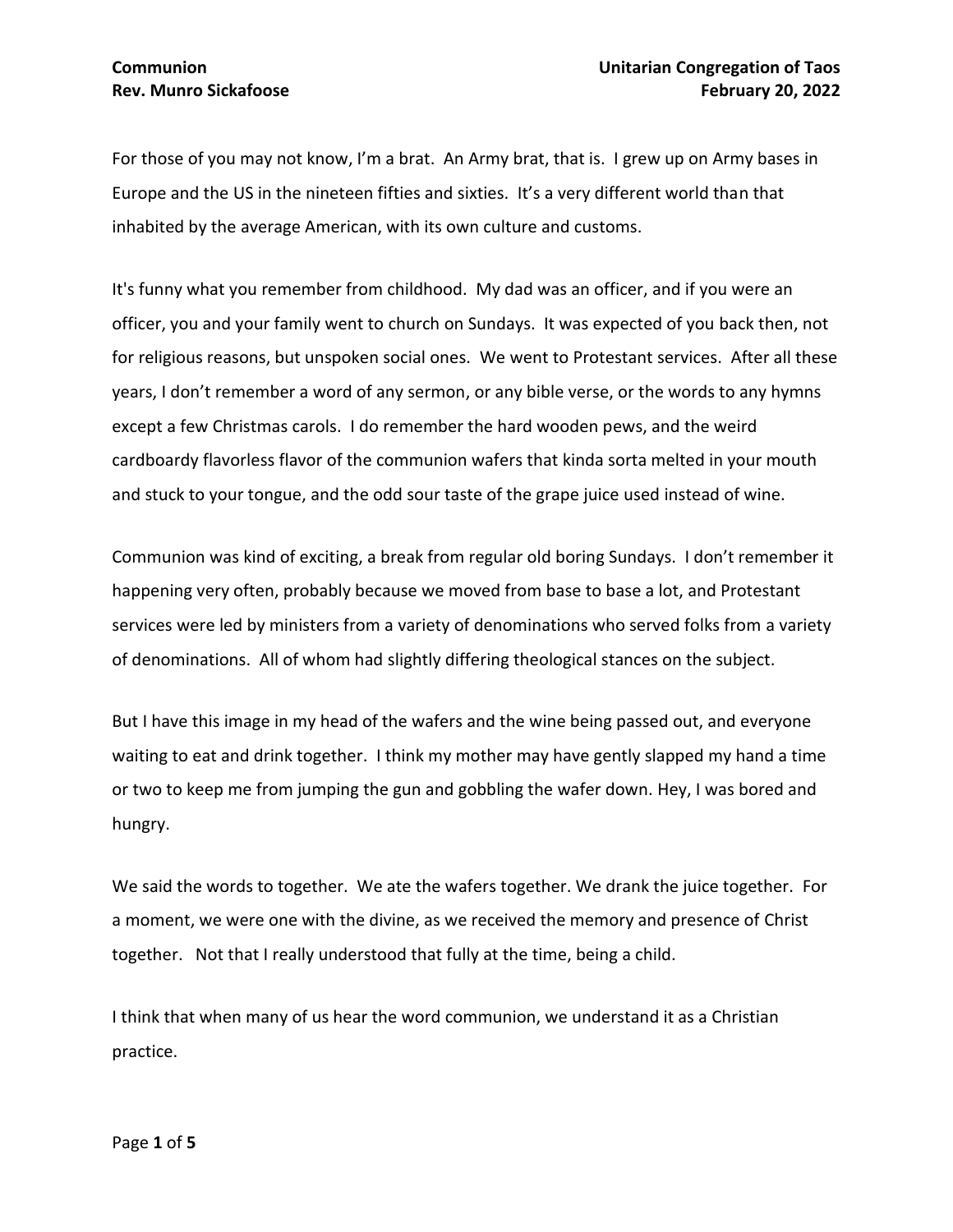But communion can be understood in other ways than in the Christian sense. It can be understood as an act of sharing, but more often as the experience of intimate fellowship or rapport with something. Ritual and worship and prayer can give us that experience, without us necessarily believing in a deity.

I think the best example of this is the Haudenosaunee Thanksgiving Address. This invocation is done to open and close major meetings, or when anything important is done. It's also a great way to start and end your day. If you haven't read it or said it, I highly recommend you do.

There are some 18 verses. The first one is for The People and it goes:

*Today we have gathered and we see that the cycles of life continue. We have been given the duty to live in balance and harmony with each other and all living things. So now, we bring our minds together as one as we give greetings and thanks to each other as people.* 

*Now our minds are one.*

There are verses for The Earth Mother, The Waters, The Fish, The Plants, The Food Plants, The Medicine Plants, The Animals, The Trees, The Birds, The Four Winds, The Thunders, The Sun, Grandmother Moon, The Stars, The Wisdom Keepers, The Creator - and each verse ends with the words: *Now our minds are one.*

The address closes with this verse:

*We have now arrived at the place where we end our words. Of all the things we have named, it was not our intention to leave anything out. If something was forgotten, we leave it to each individual to send such greetings and thanks in their own way.* 

*Now our minds are one.*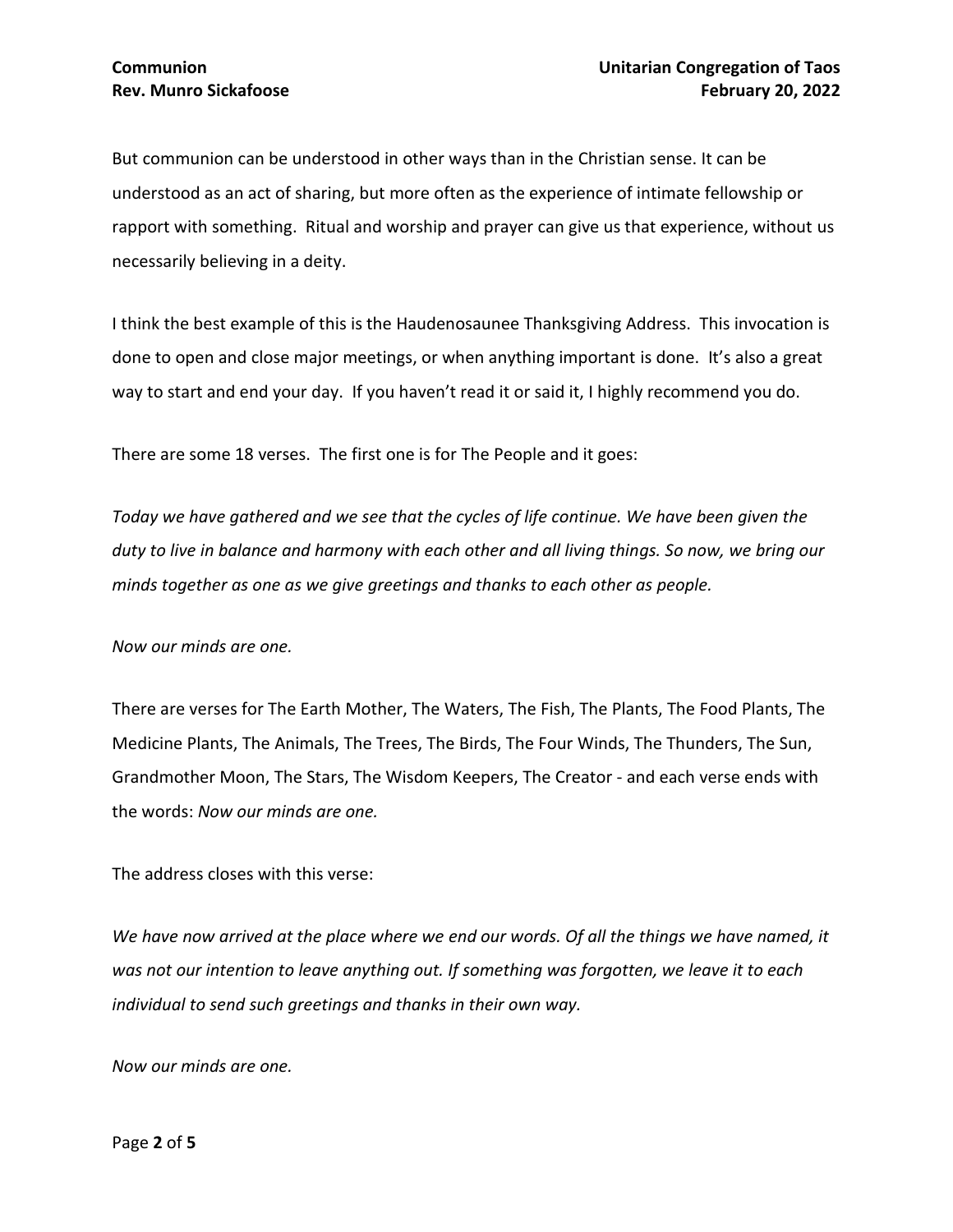Notice that many of the minds are not human or even animal. The whole address is the practice of establishing rapport – communion - with something larger, with the natural world, and placing human beings in right relationship in that world.

*Now our minds are one.*

This is also communion. Communion opens us up to other view points and it is critical to the spiritual practice of community.

And the spiritual practice of community is foundational to our faith. We use the term Beloved Community a lot, but I wonder sometimes how we understand that, and how that understanding informs how we practice it.

The words communion and community share the same root word - the Latin *communis* – meaning mutual participation. Communion can also mean an association or fellowship. The word communication comes from the same roots, and you can't have community without communication.

Last month, I shared how I think blessing the world takes us into communion and into the holistic way the right brain pays attention to the world. As I noted then, we also need the leftbrained orientation, which I think for us is covenant. But the right brain needs to guide the left.

I think people can misunderstand or misuse communion as some state of fuzzy woo-woo undifferentiated Oneness. On the contrary, my understanding is that communion requires a state of alertness, something like a flow state. A heightened awareness where our singular consciousness isn't getting in the way of our knowing and understanding.

So many of our current predicaments are what we call 'wicked problems'. A wicked problem is a social or cultural problem that's difficult or impossible to solve—normally because of its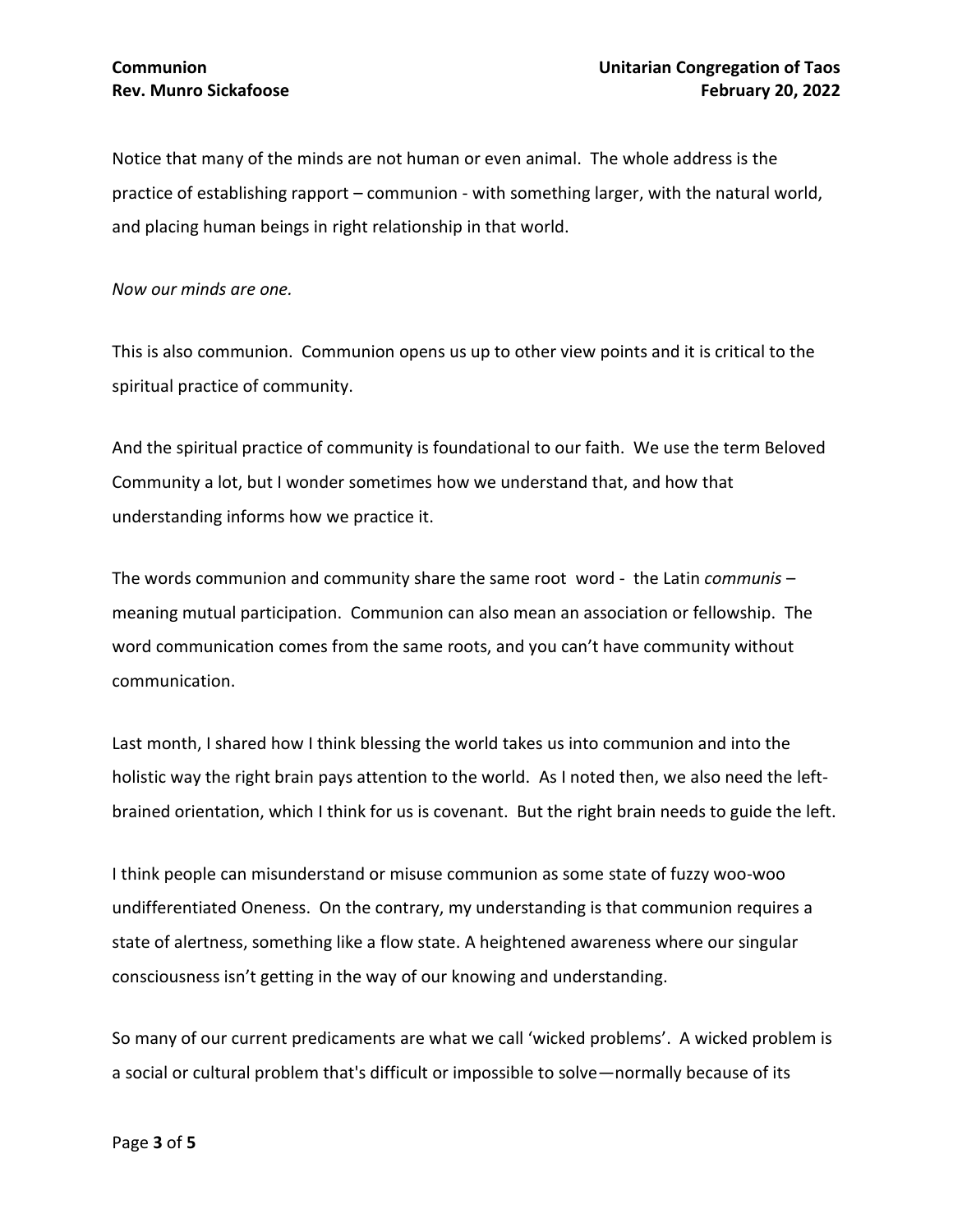complex and interconnected nature. Racism is just one example. Or we're simply caught in a dilemma between two not so great choices that generate not so great outcomes, and we are forced to choose between what we guess is the lesser of two evils.

When we're in a flow state of multiple viewpoints, solutions can present themselves. They arise from the collective field of awareness without us giving up our individuality and autonomy.

I like to think of it as knowing the world with the eyes of a bee. A bee's eyes are multifaceted, each facet giving its own incomplete view of the world, but together they give the bee a more complete view of the world. One that allows it to navigate and survive.

The thing about communion is that we can't be selective about the viewpoints we choose to see with or listen to. That disrupts the holistic orientation and drops us out of communion. No singular viewpoint can be allowed to dominate, or we find ourselves back slicing and dicing the world and trying to write prescriptions. Back trying to fix the world with details. And fixing the world that way literally means fixing it in time and place, trying to make it static and unchanging. Needless to say, that's the biggest mistake of all.

As a culture, I believe we've ignored communion at great cost. Communion can be as simple as a shared sense of the common good, or as complex as a sense of cosmic unity.

I think there's a lot to McGilchrist's claim that left-brained thinking has come at the expense of the bigger picture, and has now reached a point where it is seriously distorting our lives and our thought. The question then becomes one of trying to overcome those distortions and restore balance. To have the bigger picture guide us. To see like bees, to not being attached to only one viewpoint, usually ours. To quit struggling over whose view is going to rule.